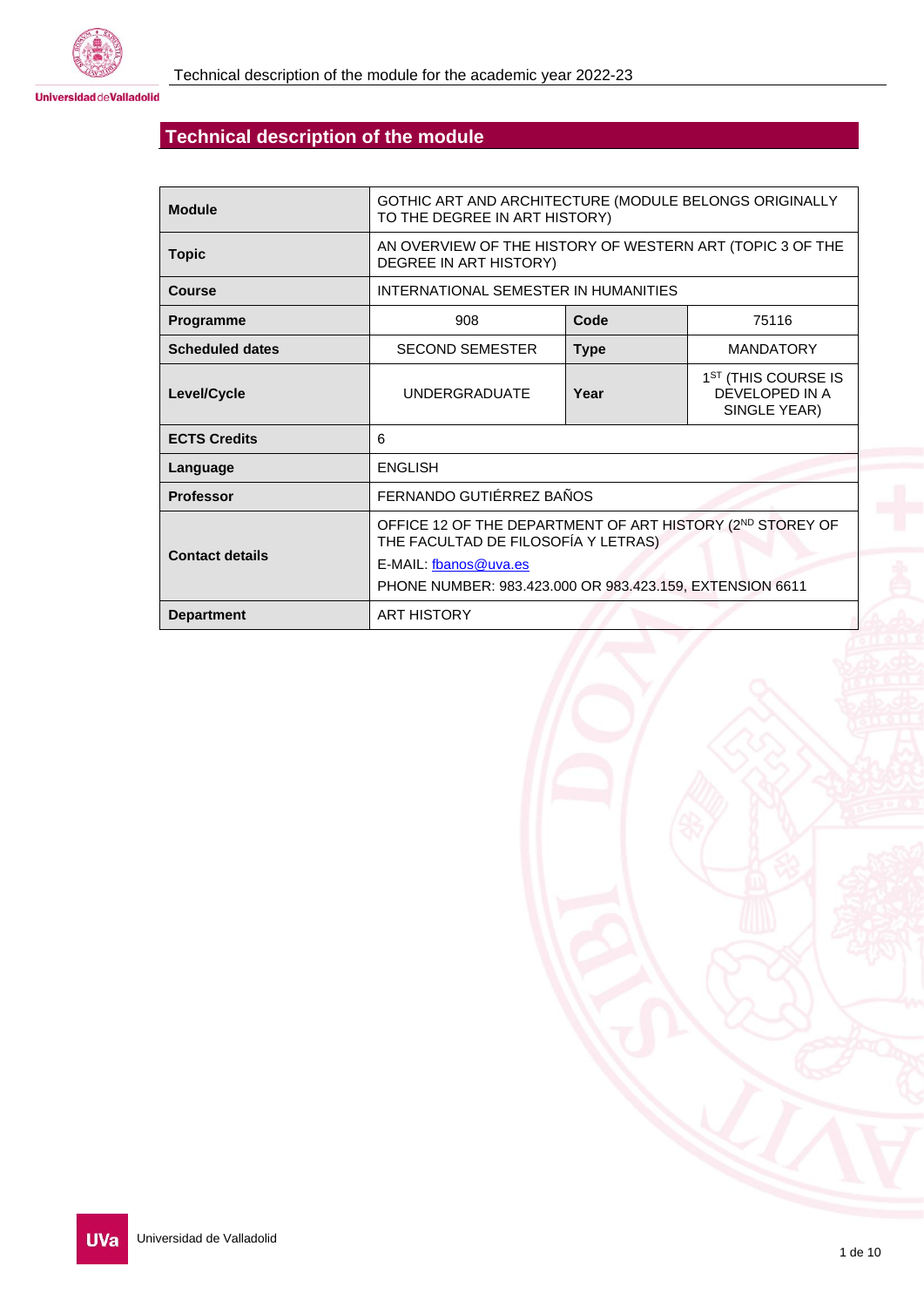

## **1. Description and background information**

#### **1.1 Description**

This module provides an overview of the art and architecture produced in the Medieval West between the mid-twelfth century and the early-sixteenth century. This was a period of great creativity, when patrons, artists and ideas circulated throughout Europe making possible an international art above the distinctive features of each territory. This art fascinated the intellectuals of the eighteenth and nineteenth centuries, at the time modern European nationalities were definitively defined, and is today a landmark of the world heritage.

N.B.: Please, note that Spanish art and architecture of this period are not considered within this module, as they are thoroughly studied in a specific module of the Degree in Art History.

#### **1.2 Relation with other modules**

This module has no specific relation with the remaining modules of the International Semester in Humanities, as this course is intended to offer international students the opportunity of studying some subjects of the wide range of subjects in the field of Humanities offered by the Facultad de Filosofía y Letras in order to become aware of their possibilities. This is why the remaining modules belong to such areas as Philosophy, Music, English Studies or Journalism.

This module will also be offered to local students from the course in Art History willing to enhance their international opportunities.

#### **1.3 Requirements**

There are no specific requirements, but students will be asked about their cultural background to adequate the lessons to their personal circumstances. Usually a deep knowledge of Christianity, comprising its theological and everyday life implications, is necessary to understand Gothic art and architecture, but this will be provided by the professor when necessary.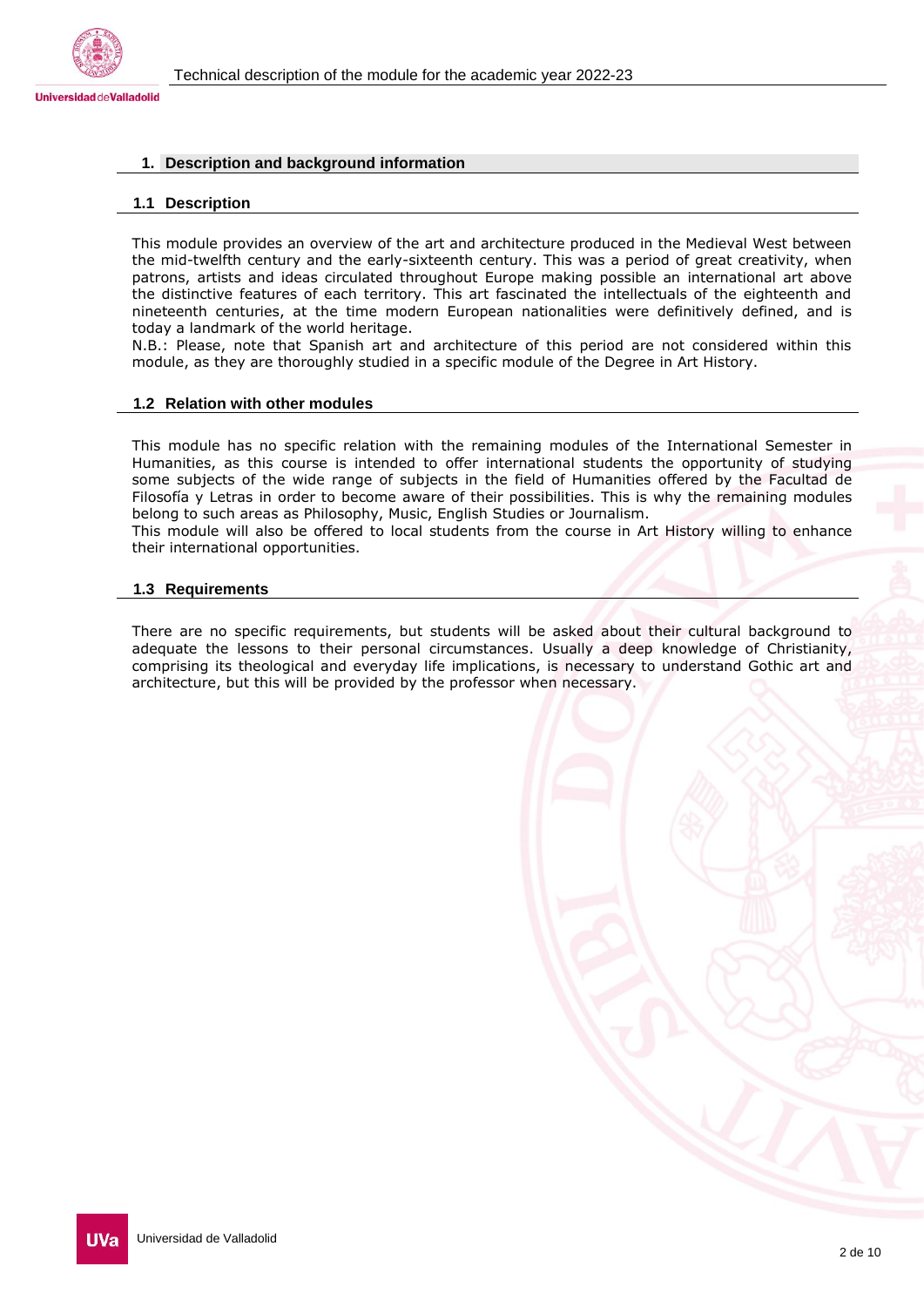

# **2. Learning outcomes (2. Competences; 3. Aims)**

Students successfully completing the module are expected to:

- have developed a detailed knowledge and understanding of certain key or 'canonical' works produced during the Gothic era.
- have developed skills of visual analysis of works of art.
- have gained familiarity with a range of key ideas concepts and terms that art historians routinely employ to describe and interpret works of art.
- have acquired skills to communicate their knowledge to both a specialised and a non-specialised audience.
- have acquired skills to work autonomously.

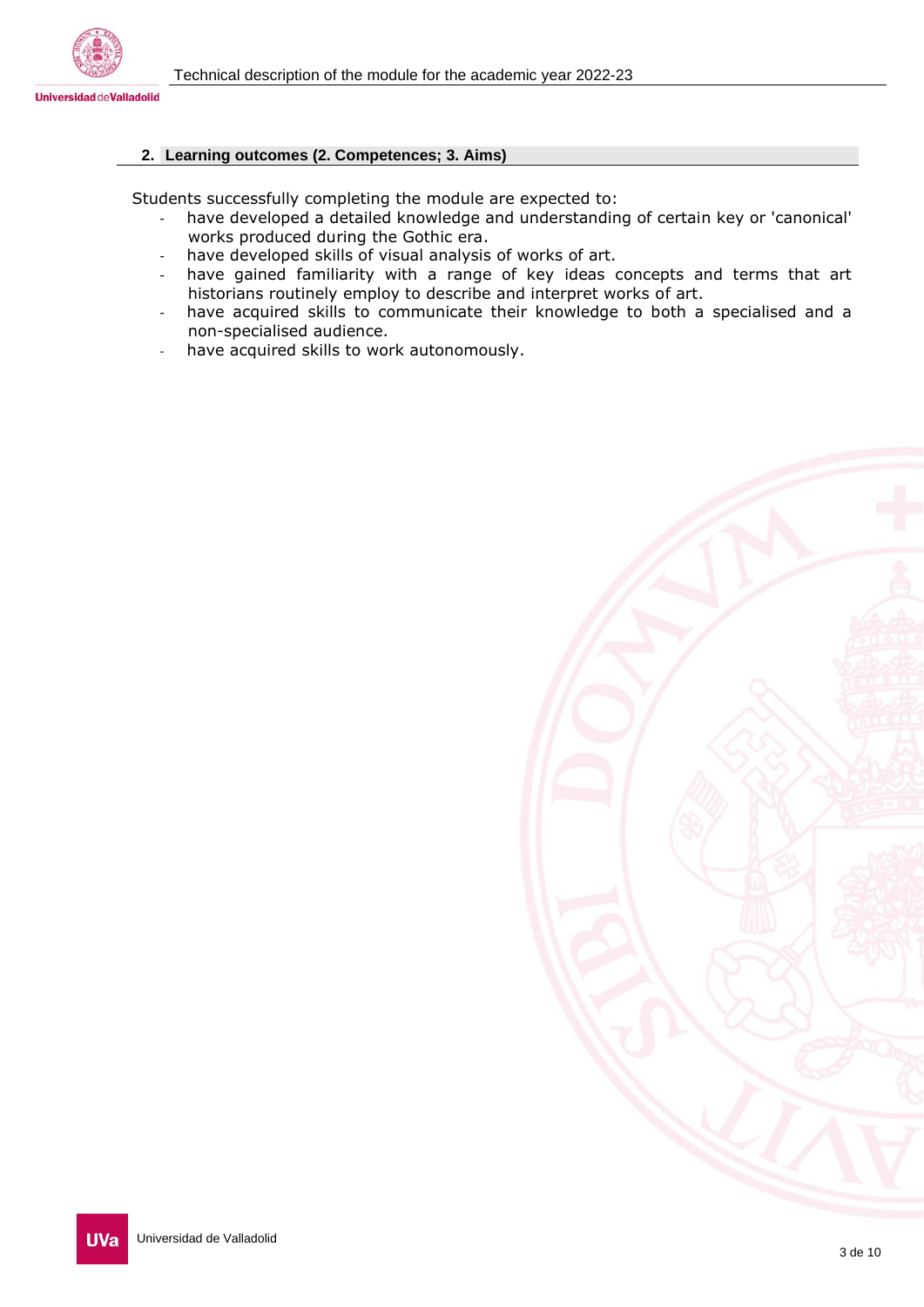

#### **4. Contents**

- Introduction. What does 'Gothic' mean? Contemporary and modern appreciations. The historical frame. The origins of Gothic art and architecture.
- Gothic architecture and sculpture in France in the  $13<sup>th</sup>$  and  $14<sup>th</sup>$  centuries.
- Gothic architecture and sculpture in England and the Holy Roman Empire in the  $13<sup>th</sup>$  and  $14<sup>th</sup>$ centuries.
- Painting and related techniques in the  $13<sup>th</sup>$  and  $14<sup>th</sup>$  centuries.
- The Italian point of view: architecture and art in the *Duecento* and *Trecento*.
- The Late Gothic period.

Permanent link to Leganto, the website of the library of the University of Valladolid where the relevant material for this module is collected:

[https://buc-uva.alma.exlibrisgroup.com/leganto/public/34BUC\\_UVA/lists/5251107300005774?auth=SAML](https://buc-uva.alma.exlibrisgroup.com/leganto/public/34BUC_UVA/lists/5251107300005774?auth=SAML)

#### **g.1 Core bibliography**

CAMILLE, Michael: *Gothic Art: Glorious Visions*, Abrams, New York, 1996. BC 29492.

- COLDSTREAM, Nicola: *Medieval Architecture* (*Oxford History of Art*), Oxford University Press, Oxford and New York, 2002. BC 29412 and BC 29413 (two different copies).
- FRANKL, Paul: *Gothic Architecture* (*The Pelican History of Art*), revised ed. by Paul Crossley, Yale University Press, New Haven and London, 2000.

HARBISON, Craig: *The Art of the Northern Renaissance*, Laurence King Publishing, London, 1995. MARTINDALE, Andrew: *Gothic Art*, Thames & Hudson, London, 1967. BC 29491.

- NASH, Susie: *Northern Renaissance Art* (*Oxford History of Art*), Oxford University Press, Oxford and New York, 2008. BC 26549 and BC 26550 (two different copies).
- SEKULES, Veronica: *Medieval Art* (*Oxford History of Art*), Oxford University Press, Oxford and New York, 2001. BC 26547 and BC 26548 (two different copies).
- SMITH, Jeffrey Chipps: *The Northern Renaissance*, Phaidon Press, Londres y Nueva York, 2004.
- TOMAN, Rolf (ed.): *Gothic Age: Architecture, Sculpture, Painting*, Könemann, Cologne, 1999. BC 29438.
- WHITE, John: *Art and Architecture in Italy, 1250-1400* (*The Pelican History of Art*), 3rd ed., Yale University Press, New Haven and London, 1993. BC 29414 and BC 29415 (two different copies).
- WILLIAMSON, Paul: *Gothic Sculpture, 1140-1300* (*The Pelican History of Art*), Yale University Press, New Haven and London, 1995.
- WILSON, Christopher: *The Gothic Cathedral: The Architecture of the Great Church, 1130-1530*, revised ed., Thames & Hudson, London, 2000. BC 29410 and 29411 (two different copies).

## **g.2 Subsidiary bibliography**

- BINSKI, Paul: *Medieval Craftsmen: Painters*, British Museum Press, London, *c*. 1991. BC 29738 and HA 18265.
- BROWN, Sarah y O'CONNOR, David: *Medieval Craftsmen: Glass-painters*, British Museum Press, London, *c*. 1991. BC 29443.
- CHERRY, John: *Medieval Craftsmen: Goldsmiths*, British Museum Press, London, *c*. 1992. HA 18624.
- CLARKE, Michael: *The Concise Oxford Dictioanry of Art Terms*, Oxford University Press, Oxford and New York, 2001. IN 12643.
- COLDSTREAM, Nicola: *Medieval Craftsmen: Masons and Sculptors*, British Museum Press, London, *c*. 1991. HA 15850. HA 15850.
- DE HAMEL, Christopher: *Medieval Craftsmen: Scribes and Illuminators*, British Museum Press, London, *c*. 1992. HA 15849.
- FRANKL, Paul: *The Gothic: Literary Sources and Interpretations through Eight Centuries*, Princeton University Press, Princeton, 1960. HA 3606.
- FRISCH, Teresa G.: *Gothic Art, 1140-*c*. 1450: Sources and Documents* (*Medieval Academy Reprints for Teaching*, 20), University of Toronto Press and Medieval Academy of America, Toronto, Buffalo and London, 1987.
- KAHSNITZ, Rainer: *Carved Altarpieces: Masterpieces of the Late Gothic*, Thames & Hudson, Londres, 2006. HA 15332.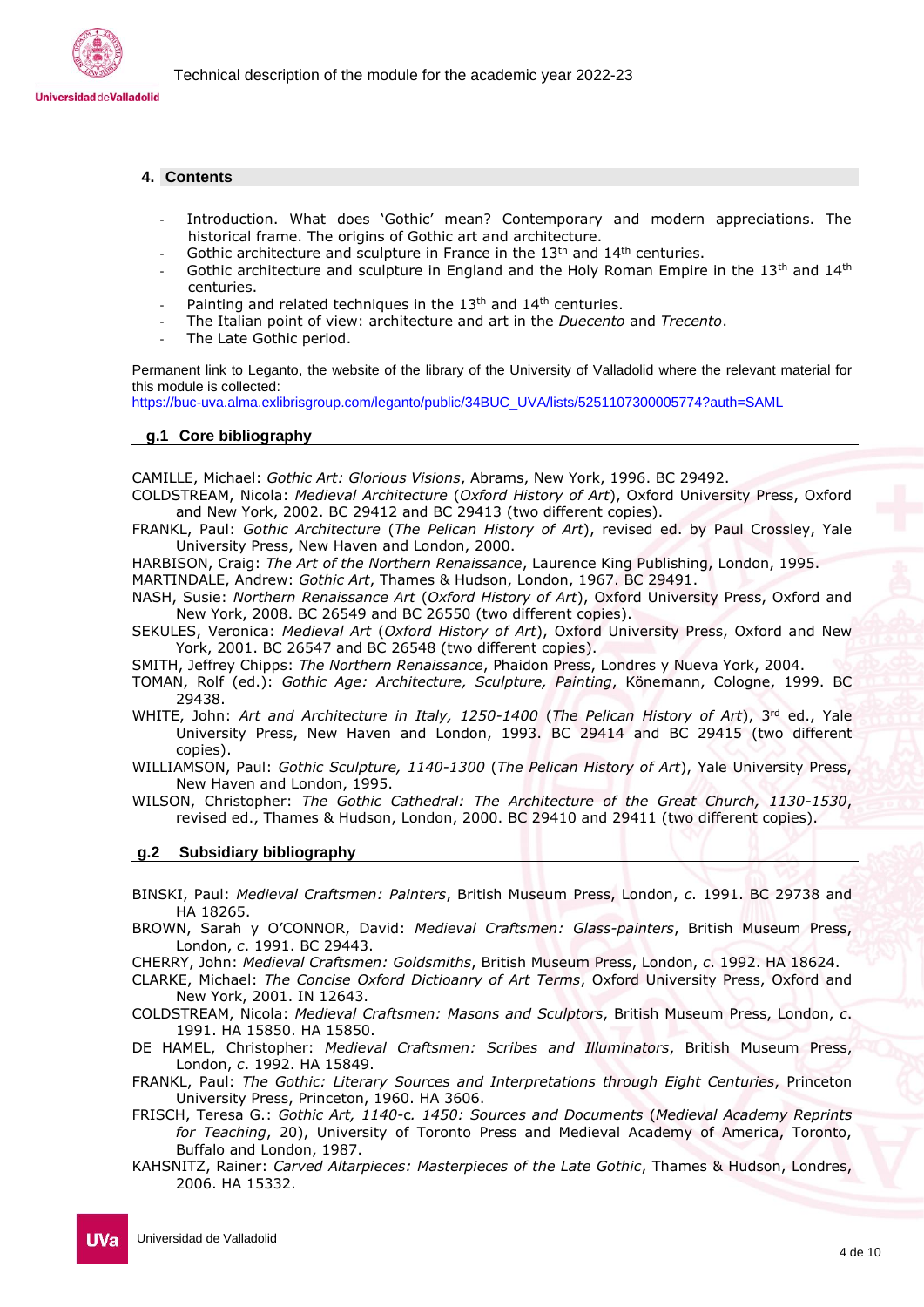

- LE POGAM, Pierre-Yves y JUGIE, Sophie: *La sculpture gothique 1140-1430*, Éditions Hazan, n. p., 2020. HA Grande 60.
- LUCIE-SMITH, Edward: *Dictionary of Art Terms*, new edition, Thames & Hudson, Londres, 2003. Ha 18623.
- POESCHKE, Joachim: *Italian Frescoes: The Age of Giotto, 1280-1400*, Abbeville Press, Nueva York y Londres, 2005.
- SAUERLÄNDER, Willibald: *Gothic Sculpture in France 1140-1270*, Harry N. Abrams, New York, n. d. [1972]. French edition available: BC 730.033F SAUscu
- STANILAND, Kay: *Medieval Craftsmen: Embroiderers*, British Museum Press, London, *c*. 1991. BC 29444.
- VON SIMSON, Otto: *The Gothic Cathedral: Origins of Gothic Architecture and the Medieval Concept of Order*, 3rd ed., Princeton University Press, Princeton, 1988. HA 3592.

## **g.3 Internet resources**

<http://www.gotik-romanik.de/> (thousands of photographs of Romanesque and Gothic buildings searchable through the German name of the city where they are located).

<http://mappinggothic.org/> (thousands of photographs and related material of significant Gothic buildings searchable through a map).

<http://projects.mcah.columbia.edu/ha/html/medieval.html> (360° views of selected Gothic buildings). <https://www.wga.hu/index1.html> (thousands of photographs of works of art from all the periods searchable through a database; specially important for figurative arts).

<http://closertovaneyck.kikirpa.be/> (a website dedicated monographically to the work of the early 15<sup>th</sup> century brothers Van Eyck).

<https://www.metmuseum.org/art/metpublications/titles-with-full-text-online> (a website that allows full access and download of many publications by the Metropolitan Museum of Art of Newy York, which includes many books and exhibition catalogues that are basic for the study of Medieval Art, including Gothic Art).

<http://www.drbo.org/> (a website providing access to the Douai-Rheims English version of the Catholic Bible, which is the English reference version).

**Other electronic resources:** if necessary, they will be uploaded by the professor to the virtual campus of the module.

## **h. Technical requirements**

ON THE PART OF THE UNIVERSITY: classroom with a computer connected to internet and a projector; additionally, with a webcam if online lessons have to be implemented (which is very unlikely).

ON THE PART OF THE STUDENTS: computer connected to internet; additonally, with a webcam if online lessons have to be implemented (which is very unlikely).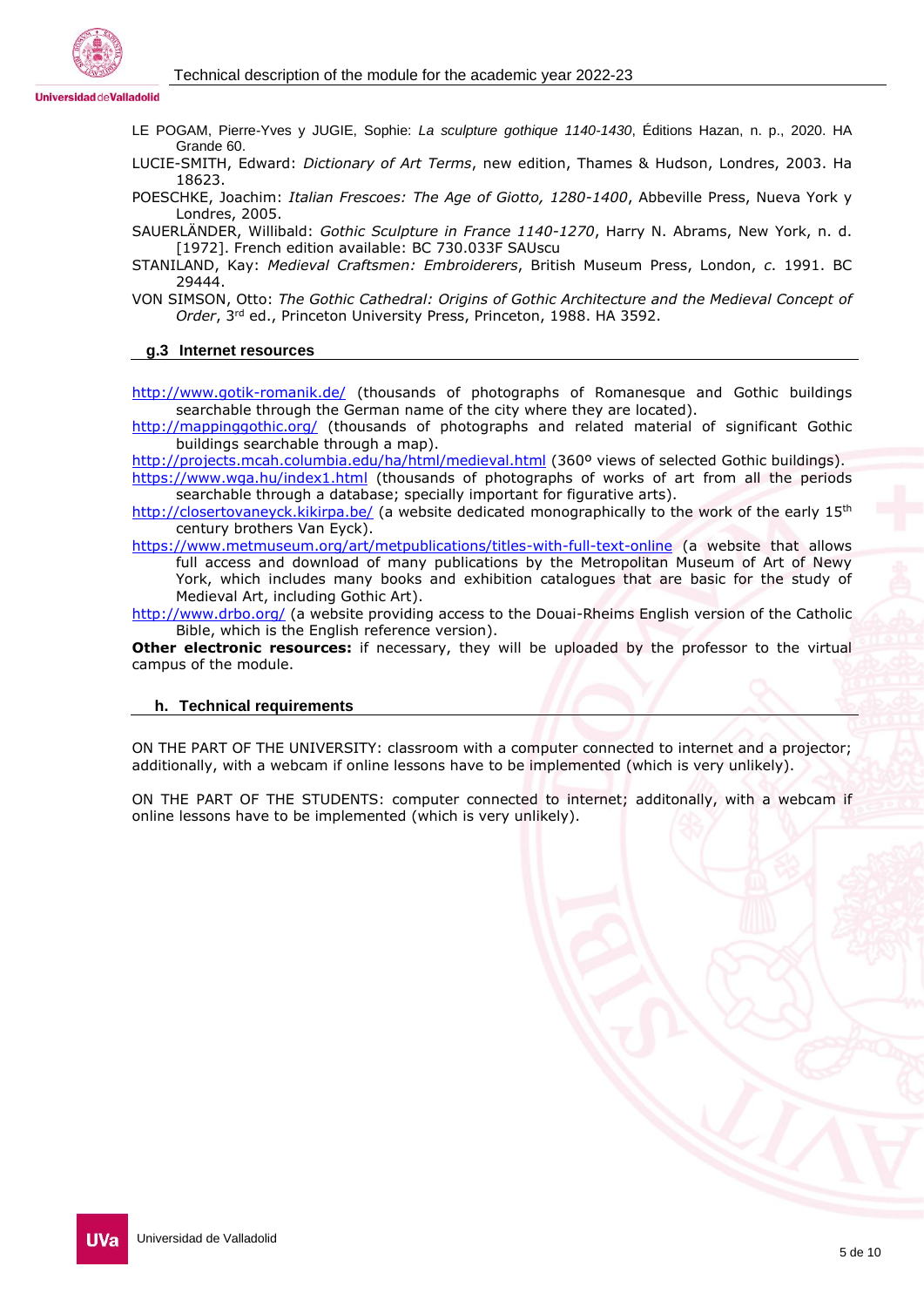



### **5. Teaching methods**

**Lectures (code T),** supported by the projection of images, intended to provide to the students the core contents of the module. Students are encouraged to contribute to these lessons at any time through relevant questions and doubts.

**Commentaries of texts of the period studied (code A),** intended to facilitate to the students familiarity with texts from the Gothic era. Texts will include at least some Christian prayers and significant paragraphs from St Bernard of Clairvaux and abbot Suger of Saint-Denis. Texts will be provided by the professor and students should work on them following the indications given by the professor, so that during the lessons students will have the main role. This teaching method will alternate with the preceding one.

#### **Both lectures (T) and commentaries of texts of the period studied (A) will take place according to the academic calendar and timetable approved by the Facultad de Filosofía y Letras.**

**Seminars (code S)** based on the book *Gothic Art: Glorious Visions* by Michael Camille (Abrams, New York, 1996). In this instance this book, which makes possible a different approach to the subject of the module, has to be read in its entirety. Two seminar sessions will be scheduled, preferably on Fridays. The maximum length of each session will be of four hours. Before each session, the professor will indicate the pages to be read and the topics to be discussed.

**Additionally, Field trip (code PC),** if conditions allow, a field trip to the city of Burgos will take place to explore significant monuments of the period studied, paying special attention to those features that are more closely related to the European art of their age. These monuments include the Carthusian monastery of Miraflores, the Cathedral and the female Cistercian monastery of las Huelgas. Usually, the bus is funded by the University, but the tickets to enter the monuments are not. Usually, this field trip will take place a Friday in March and will be done together with the firstyear students of the Degree in Art History. If conditions don't allow, some visits in the city of Valladolid will be scheduled.

**The field trip or the visits in the city of Valladolid are not mandatory, as the learning activities of the module will be complete with the lectures, the commentaries of texts of the period studied and the seminar sessions, but they are offered as a way of enhancing your learning by means of direct contact with works of art of the Gothic era.**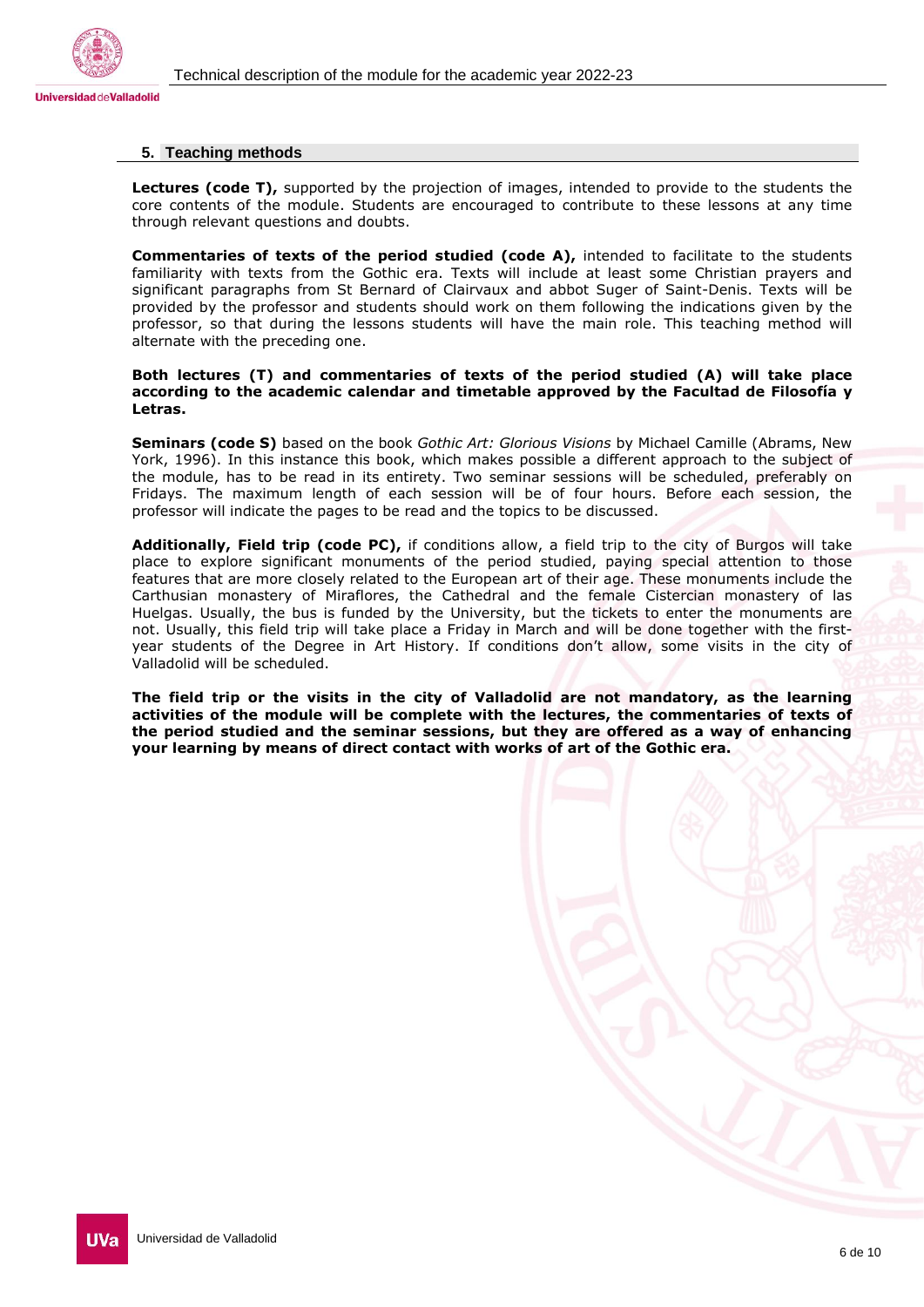

#### **6. Module hours distribution**

| <b>ON-SITE OR REMOTE ACTIVITIES</b><br>PERFORMED OR SUPERVISED BY<br><b>THE PROFESSOR</b> | <b>HOURS</b> | <b>ACTIVITIES PERFORMED INDIVIDUALLY</b><br><b>BY THE STUDENTS</b> | <b>HOURS</b> |  |
|-------------------------------------------------------------------------------------------|--------------|--------------------------------------------------------------------|--------------|--|
| Lectures                                                                                  | 30           | Autonomous work by the students                                    | 90           |  |
| Commentaries of text of the period<br>studied                                             | 15           |                                                                    |              |  |
| <b>Seminars</b>                                                                           | 15           |                                                                    |              |  |
| Total on-site or remote                                                                   | 60           | Total at home or at any library                                    | 90           |  |
| TOTAL on site or remote + at home or at any library                                       |              |                                                                    |              |  |

## **7. Assessment**

Assessment of the module will be carried out on the basis of **six exercises** that could be done either during the semester, adhering to a continuous assessment method, or at the end of the semester, as part of the final exams that will take place according to the schedule approved by the Facultad de Filosofía y Letras. Continuous assessment will include at least exercises 5 and 6 explained below. Due to their nature, these exercises will not be included in the first/ordinary final exam: they could be substituted by oral exams only in the second/extraordinary final exam and exclusively for those students who didn't them in proper time.

During the final exams, which will consist in written tests for exercises 1 to 4, those exercises that were not previously made during the continuous assessment will be done. Students will be permitted to make those exercises 1 to 4 they didn't as part of the continuous assessment or to repeat those exercises 1 to 4 they did, but whose mark they want to improve (N.B.: in this instance the mark that will be assumed for the final grade will be that of the final exam, which could be lesser that than that previously obtained during the continuous assessment).

Each exercise will be marked between 0 and 1. The module as a whole will be marked between 0 and 6. Final mark ranging from 0 to 6 will be transformed into the final grade ranging from 0 to 10 according to the following table:

| 0,1 | 0,2 | 1.1          | 1,8 | 2,1 | 3,5 | 3,1 | 5,2 | 4,1 | 7,2 | 5,1 | 9,1             |
|-----|-----|--------------|-----|-----|-----|-----|-----|-----|-----|-----|-----------------|
| 0,2 | 0,3 | 1,2          | 2   | 2,2 | 3,7 | 3,2 | 5,4 | 4,2 | 7,4 | 5,2 | 9,2             |
| 0,3 | 0,5 | 1,3          | 2,2 | 2,3 | 3,8 | 3,3 | 5,6 | 4,3 | 7,6 | 5,3 | 9,3             |
| 0,4 | 0,7 | 1,4          | 2,3 | 2,4 | 4   | 3,4 | 5,8 | 4,4 | 7,8 | 5,4 | 9,4             |
| 0,5 | 0,8 | 1,5          | 2,5 | 2,5 | 4,2 | 3,5 | 6   | 4,5 | 8   | 5,5 | 9,5             |
| 0,6 |     | 1,6          | 2,7 | 2,6 | 4,3 | 3,6 | 6,2 | 4,6 | 8,2 | 5,6 | 9,6             |
| 0,7 | 1,2 | 1.7          | 2,8 | 2,7 | 4,5 | 3,7 | 6,4 | 4,7 | 8,4 | 5,7 | 9,7             |
| 0,8 | 1,3 | 1,8          | 3   | 2,8 | 4,7 | 3,8 | 6,6 | 4,8 | 8,6 | 5,8 | 9,8             |
| 0,9 | 1,5 | 1,9          | 3,2 | 2,9 | 4,8 | 3,9 | 6,8 | 4,9 | 8,8 | 5.9 | 9,9             |
|     | 1.7 | $\mathbf{2}$ | 3,3 | 3   | 5   | 4   |     | 5   | 9   | 6   | 10 <sub>1</sub> |

The module is passed if the final grade ranging from 0 to 10 is 5 or higher.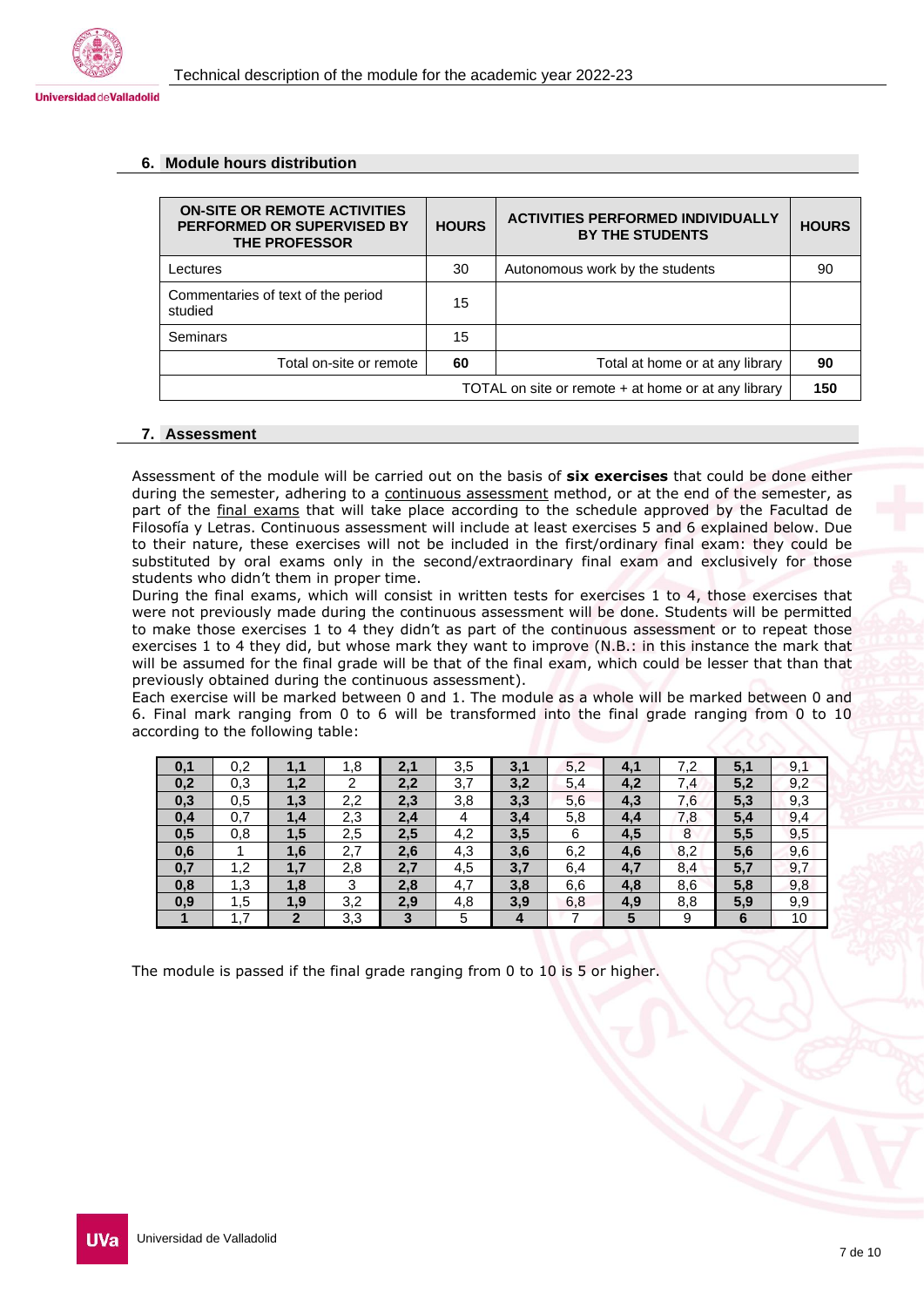



## Details about the exercises are gathered in the table below.

| <b>EXERCISE/S</b>                                                                                          | <b>PERCENTAGE</b><br><b>IN FINAL</b><br><b>GRADE</b> | <b>COMMENTS</b>                                                                                                                                                                                                                                                                                                                                                                                                                                                                                                                                                                                                                                                                                                                                                                                                                                                                                                                                                                                                                                                                                                                                                                                                                                                                                                                     |
|------------------------------------------------------------------------------------------------------------|------------------------------------------------------|-------------------------------------------------------------------------------------------------------------------------------------------------------------------------------------------------------------------------------------------------------------------------------------------------------------------------------------------------------------------------------------------------------------------------------------------------------------------------------------------------------------------------------------------------------------------------------------------------------------------------------------------------------------------------------------------------------------------------------------------------------------------------------------------------------------------------------------------------------------------------------------------------------------------------------------------------------------------------------------------------------------------------------------------------------------------------------------------------------------------------------------------------------------------------------------------------------------------------------------------------------------------------------------------------------------------------------------|
| Exercises 1 and 2: classification<br>and commentary of two works of<br>art analysed during the semester    | 33,33%<br>(2 points, 1<br>point each)                | Classification (0,3 points each)<br>must<br>following<br>include<br>the<br>items:<br>1.-<br>identification of the work, with a brief<br>description occupying no more than a<br>line; 2.- author of the work (given he or<br>she is known); 3.- region in which of for<br>which the work was created (at the level<br>of present-day countries; note that in<br>the case of France, further specification<br>is required by indicating if it corresponds<br>to the north, to the west, to the south or<br>to the east/Burgundy, unless it is a work<br>from the Late Gothic period); 4.- period<br>which<br>the<br>work<br>was created<br>in.<br>considering the development of Gothic<br>art and architecture in the territory to<br>which the work has been ascribed; 5.-<br>chronology of the aforementioned period.<br>If any of the items 3, 4 or 5 is erroneous<br>or incomplete, the exercise as a whole<br>will be marked with 0.<br>Commentary (0.7 points each) does not<br>consist in a mere description of the work.<br>must<br>consist in a<br>typological,<br>It<br>iconographic, technical<br>and<br>stylistic<br>analysis of the work, putting it in context<br>within the particular period to which it<br>belongs and within the general frame of<br>the<br>evolution<br>of Gothic<br>art<br>and<br>architecture. |
| classification<br>Exercise<br>3:<br>and<br>commentary of a work of art not<br>analysed during the semester | 16,66%<br>(1 point)                                  | Classification (0,3 points) will adhere to<br>the model proposed for exercises 1, 2<br>and 3, but in this instance neither the<br>identification of the work nor its author<br>(however,<br>the<br>required<br>brief<br>are<br>description occupying no more than a<br>line is still required).<br>Commentary (0,7 points) will adhere to<br>the model proposed for exercises 1 and<br>2.                                                                                                                                                                                                                                                                                                                                                                                                                                                                                                                                                                                                                                                                                                                                                                                                                                                                                                                                           |
| Exercise 4: essay<br>Exercise 5: terminology (written                                                      | 16,66%<br>(1 point)                                  | Written test. Essay of no more than 2000<br>words about some of the topics analysed<br>in the module. Essay can be based either<br>on the lectures or on the commentaries<br>of texts of the period studied. Essay<br>must denote a good knowledge of the<br>subject, the ability of putting different<br>ideas in contact and the ability of using<br>properly the specific terminology of<br>Gothic art and architecture.<br>If there are local students from the<br>course in Art History registered in this<br>module, exercise 5 could be different for<br>them.<br>Explanation of four technical concepts                                                                                                                                                                                                                                                                                                                                                                                                                                                                                                                                                                                                                                                                                                                     |
| to<br>be<br>done<br>during<br>the<br>test                                                                  | 16,66%                                               | that are usually employed in the study of                                                                                                                                                                                                                                                                                                                                                                                                                                                                                                                                                                                                                                                                                                                                                                                                                                                                                                                                                                                                                                                                                                                                                                                                                                                                                           |